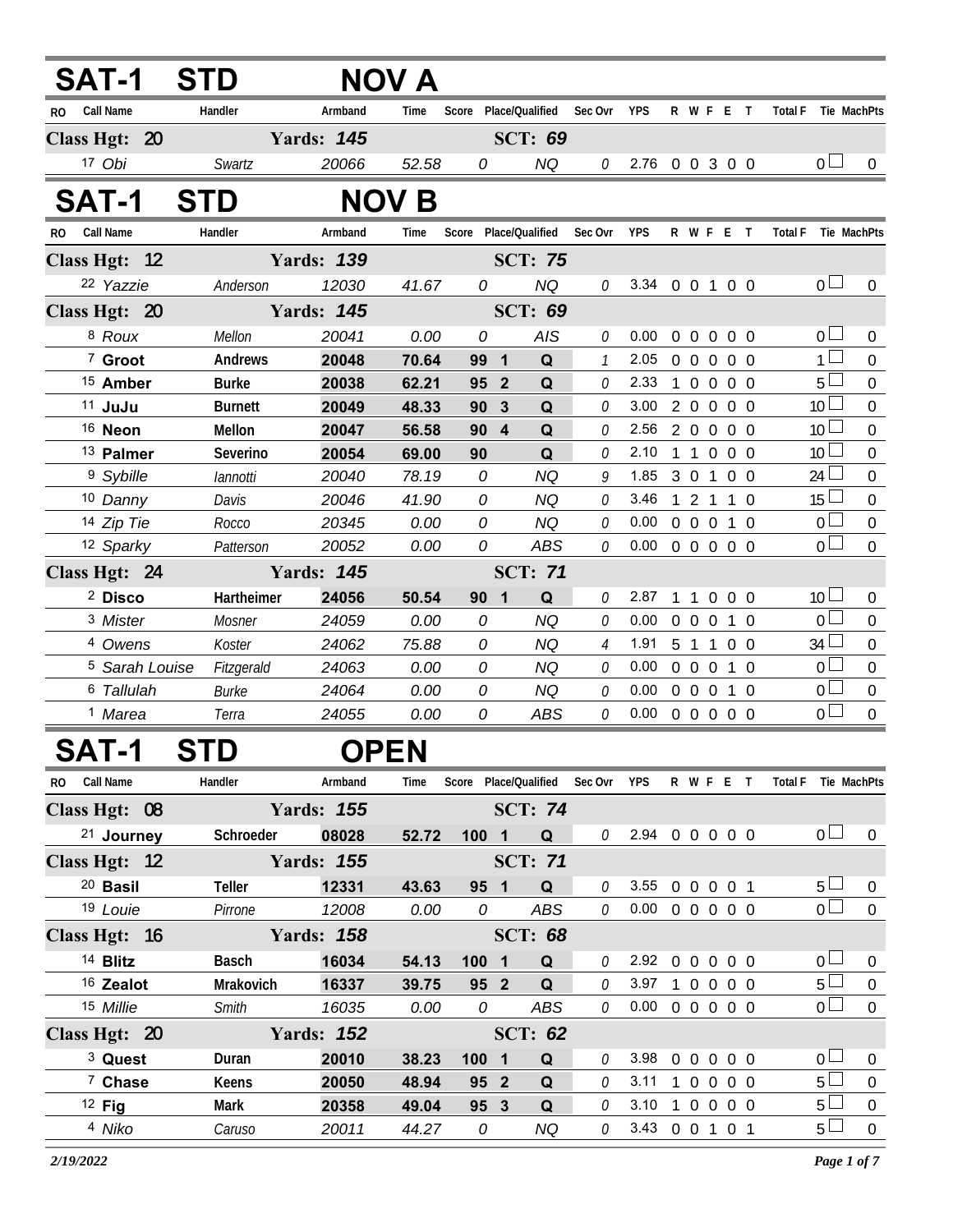|              | <sup>5</sup> Chloe  | Lane                  | 20013             | 47.89 | 0                                 | <b>NQ</b>       | 0                           | 3.17 3 1 1 0 0             |                |                                  |                | $20 \Box$           | $\overline{0}$   |
|--------------|---------------------|-----------------------|-------------------|-------|-----------------------------------|-----------------|-----------------------------|----------------------------|----------------|----------------------------------|----------------|---------------------|------------------|
|              | 11 Sophie           | Caruso                | 20014             | 76.26 | 0                                 | <b>NQ</b>       | 14                          | 1.99                       | $\mathbf{1}$   | $\overline{0}$<br>$\overline{0}$ | 0 <sub>0</sub> | 33 <sup>2</sup>     | $\mathbf 0$      |
|              | 6 Finn              | <b>Diehl</b>          | 20044             | 62.11 | 0                                 | <b>NQ</b>       | $\mathcal O$                | 2.45                       |                |                                  | 3 2 0 0 0      | 25 <sup>1</sup>     | $\boldsymbol{0}$ |
|              | 8 Kool              | Goldman               | 20053             | 0.00  | 0                                 | <b>NQ</b>       | 0                           | 0.00                       |                | $0\quad 0\quad 0$                | $1\quad0$      | 0 <sup>2</sup>      | $\mathbf 0$      |
|              | <sup>9</sup> Bree   | Meunier               | 20350             | 72.97 | 0                                 | <b>NQ</b>       | 10                          | 2.08                       |                |                                  | 3 1 0 0 0      | 40 <sup>1</sup>     | $\mathbf 0$      |
|              | 10 Fisher           | Snyder                | 20354             | 64.24 | 0                                 | <b>NQ</b>       | $\mathcal{L}_{\mathcal{L}}$ | 2.37 2 1 1 0 0             |                |                                  |                | $19 \Box$           | $\mathbf 0$      |
|              | Class Hgt: 24       |                       | <b>Yards: 152</b> |       |                                   | <b>SCT: 65</b>  |                             |                            |                |                                  |                |                     |                  |
|              | <sup>1</sup> Conway | Koster                | 24015             | 0.00  | 0                                 | <b>NQ</b>       | 0                           | 0.00                       |                |                                  | 0 0 0 1 0      | $0-$                | $\overline{0}$   |
|              | <sup>2</sup> Monroe | Schmidt               | 24016             | 68.38 | 0                                 | <b>NQ</b>       | $\mathfrak{Z}$              | 2.22 1 0 1 0 0             |                |                                  |                | $11 \Box$           | $\mathbf 0$      |
|              | SAT-1               | <b>STD</b>            | EX                |       |                                   |                 |                             |                            |                |                                  |                |                     |                  |
| RO Call Name |                     | Handler               | Armband           | Time  | Score Place/Qualified Sec Ovr YPS |                 |                             |                            |                |                                  | R W F E T      | Total F Tie MachPts |                  |
|              | Class Hgt: 08       |                       | <b>Yards: 165</b> |       |                                   | <b>SCT: 71</b>  |                             |                            |                |                                  |                |                     |                  |
|              | 187 Yogi            | Snyder                | 08327             | 72.14 | 0                                 | <b>NQ</b>       | $\mathcal{I}$               | 2.29                       |                |                                  | 3 0 1 0 0      | 18 <sup>1</sup>     | $\overline{0}$   |
|              | Class Hgt: 12       |                       | <b>Yards: 165</b> |       |                                   | <b>SCT: 66</b>  |                             |                            |                |                                  |                |                     |                  |
|              | 163 Roxie           | Schmidhauser          | 12333             | 64.53 | 100 1                             | Q               | 0                           | 2.56                       | $0\quad 0$     | $\overline{0}$                   | $0\quad 0$     | 0 <sub>0</sub>      | $\overline{0}$   |
|              | 162 Dutch           | Rotelle               | 12330             | 54.02 | 0                                 | <b>NQ</b>       | $\mathcal O$                | 3.05                       |                |                                  | 1 1 1 0 0      | 10 <sup>1</sup>     | $\overline{0}$   |
|              | $164$ $Izzy$        | Rifkin-Mamaradl 12334 |                   | 65.52 | 0                                 | <b>NQ</b>       | 0                           | 2.52 1 2 0 0 0             |                |                                  |                | $15 \Box$           | $\mathbf 0$      |
|              | Class Hgt: 16       |                       | <b>Yards: 170</b> |       |                                   | <b>SCT: 65</b>  |                             |                            |                |                                  |                |                     |                  |
|              | 121 Duncan          | Gregg                 | 16338             | 0.00  | 0                                 | <b>NQ</b>       | 0                           | $0.00 \t0 \t0 \t0 \t1 \t0$ |                |                                  |                | 0 <sub>1</sub>      | $\overline{0}$   |
|              | Class Hgt: 20       |                       | <b>Yards: 175</b> |       |                                   | <b>SCT: 61</b>  |                             |                            |                |                                  |                |                     |                  |
|              | 79 Spyder           | Frank                 | 20346             | 39.99 | 0                                 | <b>NQ</b>       | 0                           | 4.38                       |                |                                  | 0 0 1 0 0      | $0-$                | $\overline{0}$   |
|              | 80 Merry            | Rimmer                | 20351             | 0.00  | 0                                 | <b>NQ</b>       | $\mathcal O$                | 0.00                       |                |                                  | 0 0 0 1 0      | 0 <sup>1</sup>      | $\overline{0}$   |
|              | 81 Lacey            | Quaglietta            | 20352             | 52.70 | 0                                 | <b>NQ</b>       | 0                           | 3.32                       |                |                                  | 0 1 0 0 0      | 5 <sup>1</sup>      | $\overline{0}$   |
|              | 82 Nugget           | <b>Stahl</b>          | 20353             | 78.49 | 0                                 | <b>NQ</b>       | 17                          | 2.23                       |                |                                  | 3 1 2 0 0      | $71 \perp$          | $\mathbf 0$      |
|              | 83 Finley           | Nydam                 | 20360             | 58.07 | 0                                 | <b>NQ</b>       | 0                           | 3.01                       |                |                                  | 2 1 0 0 0      | 15 <sup>1</sup>     | $\boldsymbol{0}$ |
|              | 84 Kaio             | Minnella              | 20361             | 32.81 | 0                                 | <b>NQ</b>       | 0                           | 5.33                       |                |                                  | 0 1 1 0 1      | 10 <sup>2</sup>     | $\mathbf 0$      |
|              | 85 Twitch           | Severino              | 20362             | 0.00  | 0                                 | <b>ABS</b>      | 0                           | 0.00                       |                |                                  | 0 0 0 0 0      | 0 L                 | $\pmb{0}$        |
|              | 87 Mercy            | <b>Phillips</b>       | 20364             | 0.00  | 0                                 | <b>ABS</b>      | 0                           | 0.00                       |                |                                  | 0 0 0 0 0      | $\overline{0}$      | $\mathbf 0$      |
|              | Class Hgt: 24       |                       | <b>Yards: 175</b> |       |                                   | <b>SCT: 65</b>  |                             |                            |                |                                  |                |                     |                  |
|              | 24 Peter Pan        | Megna                 | 24365             | 44.95 | 0                                 | <b>NQ</b>       | 0                           | 3.89                       |                |                                  | 0 0 0 0 1      | 5 l                 | $\overline{0}$   |
|              | 25 Carson           | Durocher              | 24366             | 0.00  | 0                                 | ABS             | 0                           | 0.00                       | $0\quad 0$     | $\mathbf{0}$                     | 0 <sub>0</sub> | 0 <sup>1</sup>      | $\boldsymbol{0}$ |
|              | AT-1                | TD                    | <b>MAS</b>        |       |                                   |                 |                             |                            |                |                                  |                |                     |                  |
| RO.          | Call Name           | Handler               | Armband           | Time  | Score                             | Place/Qualified | Sec Ovr                     | <b>YPS</b>                 |                | R W F E                          | $\top$         | <b>Total F</b>      | Tie MachPts      |
|              | Class Hgt: 08       |                       | <b>Yards: 165</b> |       |                                   | <b>SCT: 71</b>  |                             |                            |                |                                  |                |                     |                  |
|              | 182 Dot             | Rotelle               | 08144             | 37.02 | 100 1                             | Q               | 0                           | 4.46                       | $\overline{0}$ |                                  | $0\ 0\ 0\ 0$   | $0-$                | 33               |
|              | 177 Spirit          | Rotelle               | 08138             | 41.31 | 100 2                             | Q               | 0                           | 3.99                       |                | $0\quad 0\quad 0$                | $0\quad 0$     | 0 L                 | 29               |
|              | 186 Dart            | Rotelle               | 08148             | 41.47 | 100 3                             | Q               | 0                           | 3.98                       |                |                                  | 0 0 0 0 0      | 0 <sub>0</sub>      | 29               |
|              | 181 Chyna           | Rifkin-Mamarad        | 08142             | 46.86 | 100 4                             | Q               | 0                           | 3.52 0 0 0 0 0             |                |                                  |                | 0 L                 | 24               |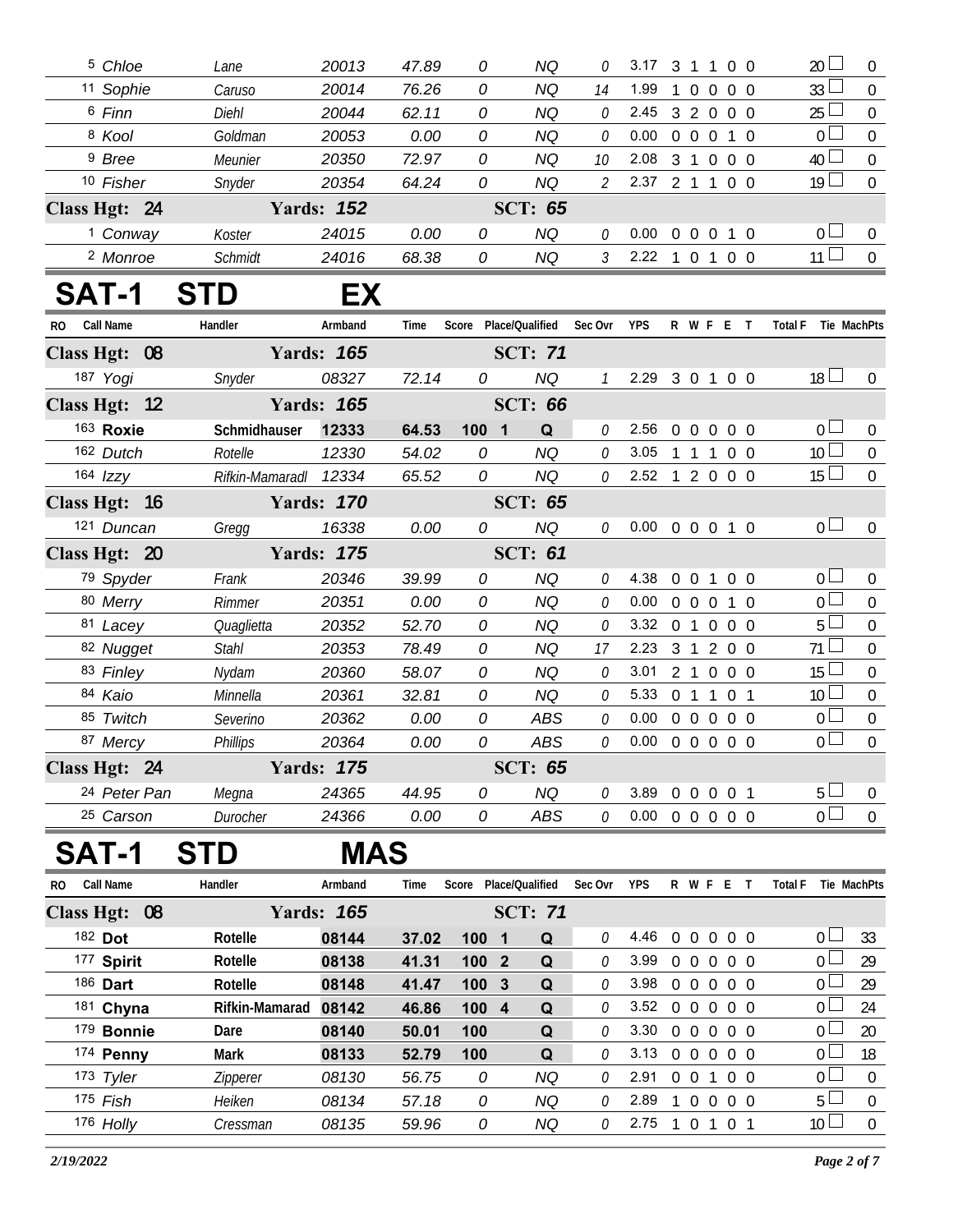|                   | 172 Bonus       | Rotelle         | 08137             | 64.78 | 0     |                | <b>NQ</b>      |          | 2.55           | 3              | $\overline{0}$ | 1                | 0 <sub>0</sub>                   | 15 <sup>15</sup> | $\overline{0}$   |
|-------------------|-----------------|-----------------|-------------------|-------|-------|----------------|----------------|----------|----------------|----------------|----------------|------------------|----------------------------------|------------------|------------------|
|                   | 178 Kaleigh     | Callahan        | 08139             | 0.00  | 0     |                | <b>NQ</b>      | $\Omega$ | 0.00           | $\overline{0}$ | $\overline{0}$ | $\overline{0}$   | $1\quad$ 0                       | $\Omega$         | $\overline{0}$   |
|                   | 180 Gina        | Sessa           | 08141             | 47.83 | 0     |                | ΝQ             | 0        | 3.45           | $0\quad 0$     |                | $\mathbf{1}$     | 0 <sub>0</sub>                   | $\overline{0}$   | $\mathbf 0$      |
|                   | 171 Brazen      | Thompson        | 08146             | 76.32 | 0     |                | <b>NQ</b>      | 5        | 2.16           | $0\quad 0$     |                | 1                | $0\quad 0$                       | 15 <sup>15</sup> | $\overline{0}$   |
|                   | 184 Shaina      | Schmidt         | 08149             | 0.00  | 0     |                | ΝQ             | 0        | 0.00           | $\overline{0}$ | $\overline{0}$ | $\overline{0}$   | $1\quad$ 0                       | $\overline{0}$   | $\mathbf 0$      |
|                   | 185 Roxie       | Cook            | 08150             | 46.96 | 0     |                | <b>NQ</b>      | 0        | 3.51           | $\mathbf{1}$   | $\mathbf 0$    | $\overline{0}$   | $0\quad 0$                       | 5                | $\mathbf 0$      |
|                   | 183 Mo          | Nicony          | 08143             | 0.00  | 0     |                | <b>ABS</b>     | 0        | 0.00           |                |                |                  | 0 0 0 0 0                        | 0 <sub>0</sub>   | $\mathbf 0$      |
| <b>Class Hgt:</b> | $\overline{12}$ |                 | <b>Yards: 165</b> |       |       |                | <b>SCT: 66</b> |          |                |                |                |                  |                                  |                  |                  |
|                   | 155 Nimble      | Hornor          | 12177             | 32.43 | 100   | $\blacksquare$ | Q              | 0        | 5.09           | $\overline{0}$ | $\mathbf 0$    | $\overline{0}$   | $0\quad 0$                       | $\overline{0}$   | 33               |
|                   | 142 Dodge       | Rotelle         | 12156             | 38.58 | 100   | $\overline{2}$ | Q              | 0        | 4.28           | $\overline{0}$ | $\mathbf 0$    | $\overline{0}$   | 0 <sub>0</sub>                   | $\overline{0}$   | 27               |
|                   | 146 Joy         | Stoddard        | 12163             | 39.11 | 100   | $\mathbf{3}$   | Q              | 0        | 4.22           | $\overline{0}$ | $\mathbf 0$    | $\overline{0}$   | 0 <sub>0</sub>                   | 0                | 26               |
|                   | 154 Shameless   | Johnson         | 12176             | 44.04 | 100 4 |                | Q              | 0        | 3.75           | $\mathbf{0}$   | $\overline{0}$ | $\mathbf 0$      | 0 <sub>0</sub>                   | $\mathbf 0$      | 21               |
|                   | 156 Spice       | <b>Esherick</b> | 12178             | 45.86 | 100   |                | Q              | 0        | 3.60           | $\overline{0}$ | $\mathbf 0$    | $\overline{0}$   | $0\quad 0$                       | $\overline{0}$   | 20               |
|                   | 143 Pebbles     | <b>Schmidt</b>  | 12157             | 46.15 | 100   |                | Q              | 0        | 3.58           | $\overline{0}$ | $\overline{0}$ | $\overline{0}$   | $0\quad 0$                       | $\mathbf 0$      | 19               |
|                   | 160 Hope        | Coe             | 12183             | 48.79 | 100   |                | Q              | 0        | 3.38           | $\overline{0}$ | $\overline{0}$ | $\overline{0}$   | $0\quad 0$                       | $\overline{0}$   | 17               |
|                   | 140 Gunner      | Lang            | 12153             | 0.00  | 0     |                | <b>NQ</b>      | 0        | 0.00           | $\overline{0}$ | $\overline{0}$ | $\overline{0}$   | $1\quad$ 0                       | $\overline{0}$   | $\mathbf 0$      |
|                   | 141 Pearl       | Rifkin-Mamaradl | 12155             | 58.93 | 0     |                | NQ             | 0        | 2.80           | 2 <sub>3</sub> |                | $\overline{2}$   | $0\quad 0$                       | 25               | $\mathbf 0$      |
|                   | 144 Squid       | Dreese          | 12159             | 38.59 | 0     |                | <b>NQ</b>      | 0        | 4.28           | $\mathbf{1}$   | $\overline{1}$ | $\mathbf{1}$     | $0\quad 0$                       | 10 <sup>°</sup>  | $\mathbf 0$      |
|                   | 145 Trek        | Wiechmann       | 12160             | 0.00  | 0     |                | <b>NQ</b>      | 0        | 0.00           | $\overline{0}$ | $\overline{0}$ | $\overline{0}$   | $1\quad$ 0                       | $\overline{0}$   | $\mathbf 0$      |
|                   | 147 Gromit      | Esherick        | 12165             | 70.16 | 0     |                | ΝQ             | 4        | 2.35           |                | $\overline{1}$ | $\mathbf 0$      | 0 <sub>0</sub>                   | 22               | $\mathbf 0$      |
|                   | 148 BB          | <b>Visco</b>    | 12166             | 41.91 | 0     |                | NQ             | 0        | 3.94           |                | $\overline{0}$ | 1                | $\overline{0}$<br>$\overline{1}$ | 10 <sup>1</sup>  | $\mathbf 0$      |
|                   | 149 Happy       | Patterson       | 12167             | 0.00  | 0     |                | <b>NQ</b>      | 0        | 0.00           | $\overline{0}$ | $\overline{0}$ | $\overline{0}$   | $1\quad$ 0                       | $\overline{0}$   | $\mathbf 0$      |
|                   | 150 Targhee     | Schroeder       | 12168             | 0.00  | 0     |                | NQ             | 0        | 0.00           | $\overline{0}$ | $\overline{0}$ | $\overline{0}$   | $\Omega$<br>1                    | $\overline{0}$   | $\mathbf 0$      |
|                   | 151 Ruckus      | Summersgill     | 12169             | 38.61 | 0     |                | ΝQ             | 0        | 4.27           |                | $\mathbf{1}$   | 1                | 0 <sub>0</sub>                   | 10 <sup>°</sup>  | 0                |
|                   | 152 Bacchus     | Ratz            | 12170             | 54.89 | 0     |                | NQ             | 0        | 3.01           |                | $\overline{2}$ | 1                | 0 <sub>0</sub>                   | 15               | 0                |
|                   | 153 Sonar       | Kraitchman      | 12174             | 58.04 | 0     |                | ΝQ             | 0        | 2.84           | 2 <sub>0</sub> |                | 1                | 0 <sub>0</sub>                   | 10 <sup>°</sup>  | $\mathbf 0$      |
|                   | 157 Roger       | Fitzgerald      | 12179             | 59.47 | 0     |                | NQ             | 0        | 2.77           |                | $\overline{1}$ | $\boldsymbol{0}$ | 0 <sub>0</sub>                   | 10 <sup>1</sup>  | $\mathbf 0$      |
|                   | 158 Beau        | Preston         | 12181             | 0.00  | 0     |                | ΝQ             | 0        | 0.00           | $\overline{0}$ | $\overline{0}$ | $\boldsymbol{0}$ | $\mathbf{1}$<br>$\Omega$         | $\mathbf 0$      | $\mathbf 0$      |
|                   | 159 Kal-El      | Gagnon          | 12182             | 0.00  | 0     |                | NQ             | 0        | 0.00           | $0\quad 0$     |                | $\overline{0}$   | $1\quad0$                        | 0                | $\boldsymbol{0}$ |
|                   | 161 Grant       | Puro            | 12184             | 43.41 | 0     |                | <b>NQ</b>      | 0        | 3.80           |                | 0 1 1 0        |                  | $\overline{0}$                   | 5                | $\overline{0}$   |
|                   | Class Hgt: 16   |                 | <b>Yards: 170</b> |       |       |                | <b>SCT: 65</b> |          |                |                |                |                  |                                  |                  |                  |
|                   | 104 Rigby       | Suttner         | 16201             | 36.48 | 100   | $\blacksquare$ | Q              | 0        | 4.66           | $\overline{0}$ | $\overline{0}$ | $\overline{0}$   | $0\quad 0$                       | $\overline{0}$   | 28               |
|                   | 118 Rhys        | Midura          | 16219             | 39.01 | 100 2 |                | Q              | 0        | 4.36           | $\overline{0}$ | $\overline{0}$ | $\overline{0}$   | $0\quad 0$                       | 0 <sup>1</sup>   | 25               |
|                   | 111 Lila        | <b>Bunin</b>    | 16212             | 39.31 | 100   | $\mathbf{3}$   | Q              | 0        | 4.32           | $0\quad 0$     |                | $\boldsymbol{0}$ | $0\quad 0$                       | $\overline{0}$   | 25               |
|                   | 112 Vita        | Schachte        | 16213             | 40.16 | 100 4 |                | $\mathbf Q$    | 0        | 4.23           | $0\quad 0$     |                | $\overline{0}$   | $0\quad 0$                       | $\overline{0}$   | 24               |
|                   | 119 Surf        | Wiechmann       | 16220             | 40.21 | 100   |                | Q              | 0        | 4.23           | $0\quad 0$     |                | $\boldsymbol{0}$ | $0\quad 0$                       | $\mathbf 0$      | 24               |
|                   | 114 Harley      | Roseman         | 16215             | 40.25 | 100   |                | Q              | 0        | 4.22           | $0\quad 0$     |                | $\overline{0}$   | $0\quad 0$                       | 0 <sub>0</sub>   | 24               |
| 113 Si            |                 | <b>Visco</b>    | 16214             | 40.95 | 100   |                | Q              | 0        | 4.15           | $0\quad 0$     |                | $\overline{0}$   | $0\quad 0$                       | $\overline{0}$   | 24               |
|                   | 107 Wabi Sabi   | Stolba          | 16205             | 42.40 | 100   |                | Q              | 0        | 4.01           | $0\quad 0$     |                | $\overline{0}$   | $0\quad 0$                       | 0 <sup>L</sup>   | 22               |
|                   | 100 Squiggy     | Cook            | 16196             | 43.20 | 100   |                | Q              | 0        | 3.94           | $0\quad 0$     |                | $\mathbf 0$      | $0\quad 0$                       | $\mathbf 0$      | 21               |
|                   | 109 Holly       | Basch           | 16210             | 43.70 | 100   |                | Q              | 0        | 3.89           | $0\quad 0$     |                | $\overline{0}$   | $0\quad 0$                       | 0 <sub>0</sub>   | 21               |
|                   | 98 Tucker       | Powell          | 16194             | 45.20 | 100   |                | Q              | 0        | 3.76           | $0\quad 0$     |                | $\boldsymbol{0}$ | $0\quad 0$                       | 0 <sup>1</sup>   | 19               |
|                   | 97 Grady        | Puro            | 16190             | 47.22 | 100   |                | Q              | 0        | 3.60           | $0\quad 0$     |                | $\overline{0}$   | $0\quad 0$                       | 0 <sub>0</sub>   | 17               |
|                   | 93 Delaney      | Miele           | 16186             | 48.54 | 100   |                | Q              | 0        | 3.50           | $0\quad 0$     |                | $\overline{0}$   | $0\quad 0$                       | 0                | 16               |
|                   | 94 Lici         | Cimprich        | 16187             | 49.06 | 100   |                | Q              | 0        | 3.47           | $0\quad 0$     |                |                  | $0\quad 0\quad 0$                | 0 <sub>0</sub>   | 15               |
|                   | 105 Silk        | Esherick        | 16202             | 58.87 | 100   |                | $\mathbf Q$    | 0        | 2.89 0 0 0 0 0 |                |                |                  |                                  | 0 <sub>0</sub>   | $6\overline{6}$  |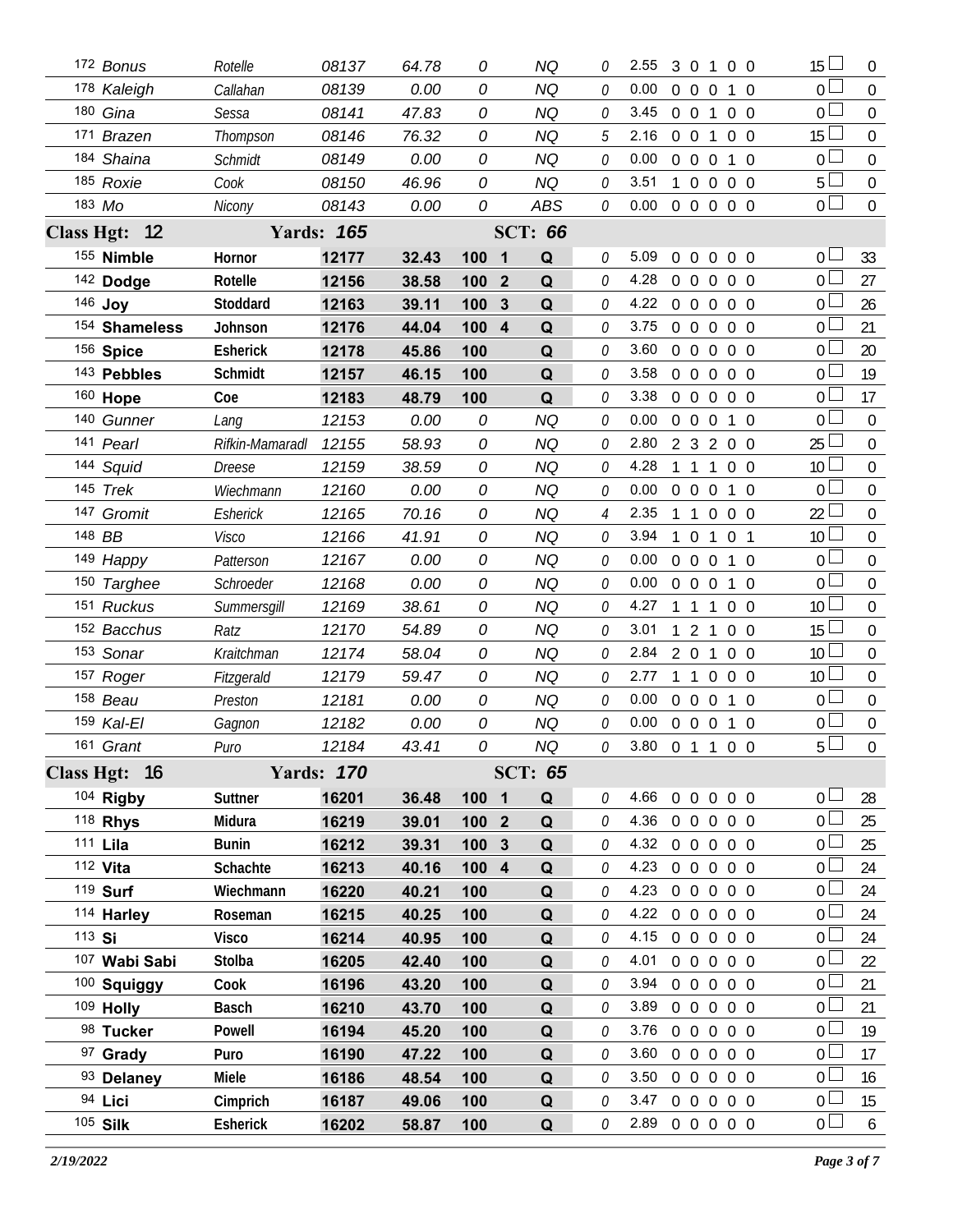| 120 Flash             | Farquhar       | 16222             | 59.14 | 100      | Q              | 0        | 2.87<br>$\overline{0}$<br>$\Omega$<br>$0\quad 0$<br>$\Omega$             | 0 <sup>1</sup><br>5                 |
|-----------------------|----------------|-------------------|-------|----------|----------------|----------|--------------------------------------------------------------------------|-------------------------------------|
| 95 Déjà vu            | Mygas          | 16188             | 71.51 | 0        | <b>NQ</b>      | 6        | 2.38<br>2<br>$\overline{1}$<br>$\overline{0}$<br>$0\quad 0$              | 33 <sup>1</sup><br>$\mathbf 0$      |
| 96 Cao Runn           | <b>Bryden</b>  | 16189             | 0.00  | 0        | <b>NQ</b>      | 0        | 0.00<br>$0\quad 0$<br>$\overline{0}$<br>$1\quad$ 0                       | $\overline{0}$<br>$\mathbf 0$       |
| 99 Charlie            | Trippett       | 16195             | 55.30 | 0        | <b>NQ</b>      | 0        | 3.07<br>0 <sub>1</sub><br>$\overline{0}$<br>$0\quad 0$                   | 5 <sup>1</sup><br>$\boldsymbol{0}$  |
| 102 SnapShot          | Johnson        | 16197             | 39.92 | 0        | <b>NQ</b>      | 0        | 4.26<br>$0\quad 0$<br>$\mathbf{1}$<br>$0\quad 0$                         | 0 <sup>1</sup><br>$\mathbf{0}$      |
| 103 Isabel            | Sutch          | 16199             | 68.63 | 0        | <b>NQ</b>      | 3        | 2.48<br>2 <sub>1</sub><br>$\overline{0}$<br>$0\quad 0$                   | 24 <sup>L</sup><br>0                |
| 106 Pennie            | Kandle         | 16203             | 0.00  | 0        | <b>NQ</b>      | 0        | 0.00<br>$0\quad 0$<br>$\overline{0}$<br>$1\quad$ 0                       | 0 <sup>1</sup><br>$\boldsymbol{0}$  |
| 108 Fred              | Bintliff       | 16207             | 37.49 | 0        | <b>NQ</b>      | 0        | 4.53<br>$0\quad 0$<br>$\overline{1}$<br>$0\quad 0$                       | 0 <sup>1</sup><br>$\boldsymbol{0}$  |
| 110 Kip               | Fronheiser     | 16211             | 0.00  | 0        | <b>NQ</b>      | 0        | 0.00<br>$0\quad 0$<br>$\overline{0}$<br>$1\quad$ 0                       | 0 <sub>0</sub><br>$\mathbf 0$       |
| 115 E.V.              | Gichner        | 16216             | 43.36 | 0        | <b>NQ</b>      | 0        | 3.92<br>0 <sub>1</sub><br>$\overline{0}$<br>$0\quad 0$                   | $5\perp$<br>$\boldsymbol{0}$        |
| 116 Sawyer            | Ondeyka        | 16217             | 0.00  | 0        | <b>NQ</b>      | 0        | 0.00<br>$\overline{0}$<br>$0\quad 0$<br>$1\quad0$                        | 0 <sub>0</sub><br>$\boldsymbol{0}$  |
| 117 Finn              | <b>Bruno</b>   | 16218             | 0.00  | 0        | <b>NQ</b>      | 0        | 0.00<br>0 0 0 1 0                                                        | $\overline{0}$<br>$\boldsymbol{0}$  |
| Class Hgt: 20         |                | <b>Yards: 175</b> |       |          | <b>SCT: 61</b> |          |                                                                          |                                     |
| 32 Truant             | Hornor         | 20228             | 32.50 | 100<br>1 | Q              | 0        | 5.38<br>$\overline{0}$<br>$\overline{0}$<br>$\overline{0}$<br>$0\quad 0$ | 0 <sup>1</sup><br>28                |
| 51 Cowboy             | Rocco          | 20257             | 36.74 | 100 2    | Q              | 0        | 4.76<br>$0\quad 0$<br>$\overline{0}$<br>$0\quad 0$                       | 0 L<br>24                           |
| 42 Keelie             | Davis          | 20242             | 37.51 | 100<br>3 | Q              | 0        | 4.67<br>$\overline{0}$<br>$0\quad 0$<br>$0\quad 0$                       | $\overline{0}$<br>23                |
| 53 Emily              | McGuigan       | 20259             | 39.73 | 100 4    | Q              | $\Omega$ | 4.40<br>$0\quad 0$<br>$\overline{0}$<br>$0\quad 0$                       | 0 <sup>L</sup><br>21                |
| 27 Sky                | Patrick        | 20223             | 41.23 | 100      | Q              | 0        | 4.24<br>$0\quad 0$<br>$\overline{0}$<br>$0\quad 0$                       | 19<br>0 <sup>1</sup>                |
| 54 Sugar Ray          | Goldman        | 20260             | 41.51 | 100      | Q              | 0        | 4.22<br>$0\quad 0$<br>$\overline{0}$<br>$0\quad 0$                       | 0 <sub>0</sub><br>19                |
| 70 'NSync             | Schmitter      | 20280             | 42.39 | 100      | Q              | 0        | 4.13<br>$0\quad 0$<br>$\overline{0}$<br>$0\quad 0$                       | 0 <sub>0</sub><br>18                |
| <sup>29</sup> Clooney | Johnston       | 20225             | 43.02 | 100      | Q              | 0        | 4.07<br>$0\quad 0$<br>$\overline{0}$<br>$0\quad 0$                       | 0 <sub>0</sub><br>17                |
| <sup>52</sup> Ghost   | Patrick        | 20258             | 43.12 | 100      | Q              | 0        | 4.06<br>$0\quad 0$<br>$\overline{0}$<br>$0\quad 0$                       | 17<br>0 <sub>l</sub>                |
| 71 Cricket            | Shoemaker      | 20283             | 44.14 | 100      | Q              | 0        | 3.96<br>$\overline{0}$<br>$\overline{0}$<br>$\overline{0}$<br>$0\quad 0$ | 0 <sub>0</sub><br>16                |
| 55 Kipper             | Carson         | 20262             | 46.44 | 100      | Q              | 0        | 3.77<br>$0\quad 0$<br>$\overline{0}$<br>$0\quad 0$                       | $0-$<br>14                          |
| 30 Josie              | <b>Kline</b>   | 20226             | 46.77 | 100      | Q              | 0        | 3.74<br>$0\quad 0$<br>$\overline{0}$<br>$0\quad 0$                       | 0 <sub>0</sub><br>14                |
| 59 Yeager             | Miele          | 20266             | 47.81 | 100      | Q              | 0        | 3.66<br>$0\quad 0$<br>$\overline{0}$<br>$0\quad 0$                       | 0 <sup>L</sup><br>13                |
| 41 <b>Boh</b>         | Stolba         | 20241             | 48.84 | 100      | Q              | 0        | 3.58<br>$0\quad 0$<br>$\overline{0}$<br>$0\quad 0$                       | 0 <sub>0</sub><br>12                |
| 67 Cooper             | Mellon         | 20276             | 55.74 | 100      | Q              | 0        | 3.14<br>$0\quad 0$<br>$\overline{0}$<br>$0\quad 0$                       | 5<br>0 l                            |
| 28 Mike               | <b>Simon</b>   | 20224             | 41.78 | 0        | NQ             | $\theta$ | 4.19<br>1 1 0 0 0                                                        | $\boldsymbol{0}$<br>10 <sup>1</sup> |
| 31 Champ              | Marden         | 20227             | 0.00  | 0        | <b>NQ</b>      | 0        | $0.00 \t0 \t0 \t0 \t1 \t0$                                               | $\overline{0}$<br>$\overline{0}$    |
| 33 Emerald            | <b>Brubach</b> | 20229             | 41.94 | 0        | <b>NQ</b>      | 0        | 4.17 0 1 0 0 0                                                           | 5 <sup>1</sup><br>$\mathbf 0$       |
| 34 Edge               | Fillips        | 20230             | 33.49 | 0        | <b>NQ</b>      | 0        | 5.23<br>0 0 4 0 0                                                        | 0 <sup>1</sup><br>$\Omega$          |
| 35 Matrix             | <b>Botelho</b> | 20234             | 37.66 | 0        | <b>NQ</b>      | 0        | 4.65<br>$0 \t0 \t1$<br>$0\quad 0$                                        | 0 <sup>2</sup><br>0                 |
| 37 Declan             | Minnella       | 20236             | 50.88 | 0        | <b>NQ</b>      | 0        | 3.44<br>0 1 3 0 0                                                        | 5 <sup>1</sup><br>$\overline{0}$    |
| 38 Lollipop           | Habich         | 20237             | 47.19 | 0        | <b>NQ</b>      | 0        | 3.71<br>0 0 1 0 0                                                        | 0 <sub>0</sub><br>$\mathbf 0$       |
| 26 Dozer              | Thompson       | 20238             | 60.71 | 0        | <b>NQ</b>      | 0        | 2.88<br>2 1 1 0 0                                                        | 15 <sup>1</sup><br>$\overline{0}$   |
| 39 Sam                | MacLeod        | 20239             | 45.91 | 0        | <b>NQ</b>      | 0        | 3.81<br>0 0 2 0 0                                                        | 0 <sub>0</sub><br>$\boldsymbol{0}$  |
| 40 Hops               | Mellon         | 20240             | 44.48 | 0        | <b>NQ</b>      | 0        | 3.93<br>0 0 1 0 0                                                        | 0 L<br>$\overline{0}$               |
| 43 Dare               | Salerno        | 20245             | 76.42 | 0        | <b>NQ</b>      | 15       | 2.29<br>3 0 0 0 0                                                        | 60 <sup>1</sup><br>$\boldsymbol{0}$ |
| 44 Chevy              | Calabrese      | 20247             | 48.47 | 0        | <b>NQ</b>      | 0        | 3.61<br>0 1 0 0 0                                                        | 5 <sup>1</sup><br>$\overline{0}$    |
| 46 Ben                | Kramer         | 20249             | 64.48 | 0        | <b>NQ</b>      | 3        | 2.71<br>200<br>2 1                                                       | 24<br>$\boldsymbol{0}$              |
| 47 Torin              | <b>Schmitt</b> | 20251             | 49.54 | 0        | <b>NQ</b>      | 0        | 3.53<br>$\overline{0}$<br>$\mathbf{1}$<br>$\overline{0}$<br>$0\quad 0$   | 5 <sup>1</sup><br>$\overline{0}$    |
| 48 Chick              | Mosner         | 20252             | 45.29 | 0        | <b>NQ</b>      | 0        | 3.86<br>0 1 1<br>$0\quad 0$                                              | 5 <sup>L</sup><br>$\mathbf 0$       |
| 49 Kali               | Egan           | 20254             | 57.20 | 0        | <b>NQ</b>      | 0        | 3.06<br>1 2 2 0 1                                                        | 20<br>$\overline{0}$                |
| 50 Cinder             | Mellon         | 20256             | 49.85 | 0        | <b>NQ</b>      | 0        | 3.51 0 1 1 0 0                                                           | 5 <sup>1</sup><br>$\mathbf 0$       |
| 56 Rugby              | Wisner         | 20263             | 36.13 | 0        | NQ             | 0        | 4.84 0 0 1 0 0                                                           | 0 L<br>$\overline{0}$               |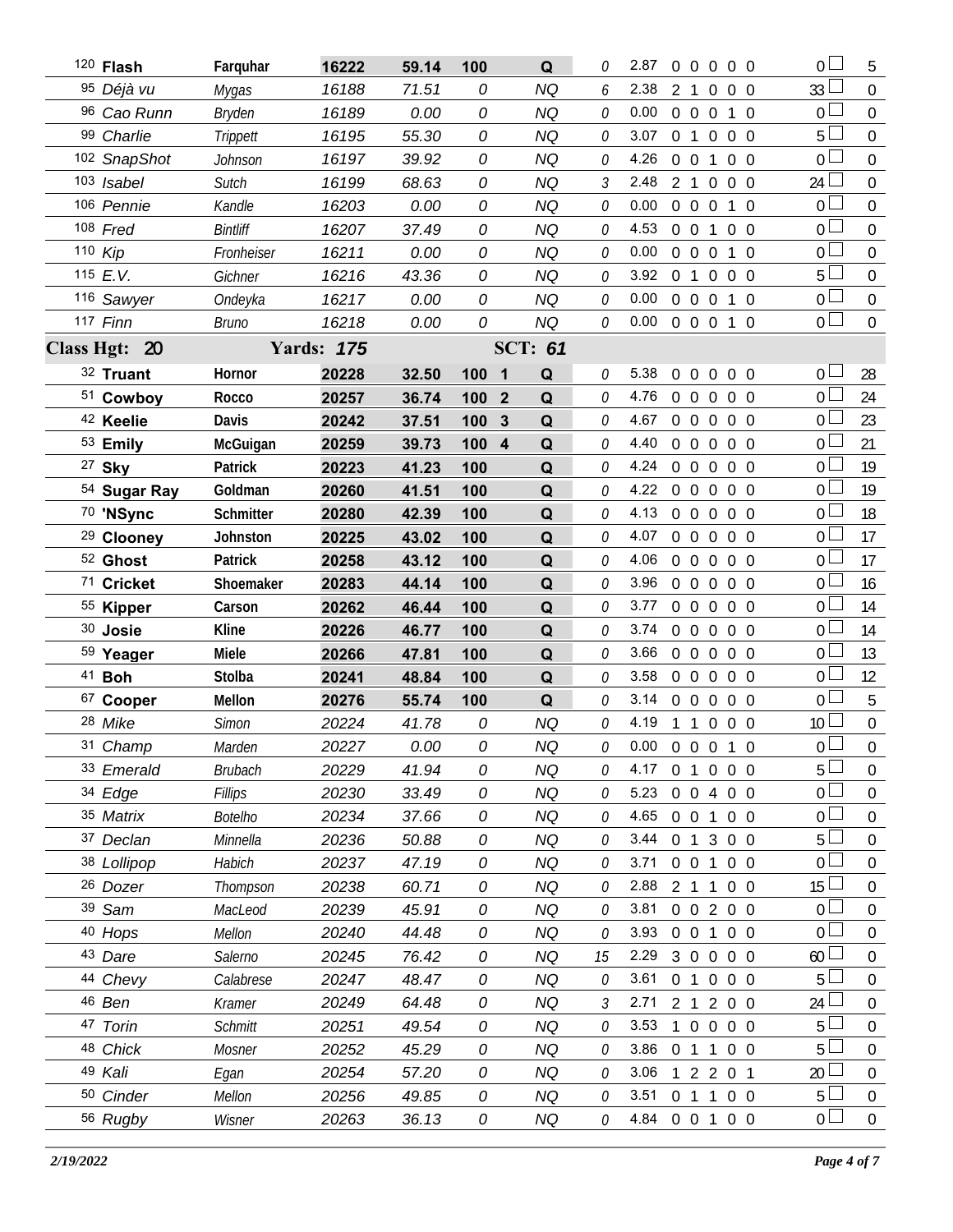| 57 Quinn             | Arndt            | 20264             | 62.13 | 0                     | <b>NQ</b>      | 1            | 2.82 0 0 0 1 0                                             |                   | $3+$             | $\overline{0}$   |
|----------------------|------------------|-------------------|-------|-----------------------|----------------|--------------|------------------------------------------------------------|-------------------|------------------|------------------|
| 58 Thrill            | Frank            | 20265             | 46.61 | 0                     | <b>NQ</b>      | 0            | 3.75<br>$\overline{0}$<br>$\overline{1}$                   | $0\quad0\quad1$   | 10 <sup>2</sup>  | $\overline{0}$   |
| 60 Emma              | Gechter          | 20267             | 38.74 | 0                     | <b>NQ</b>      | 0            | 4.52<br>$0\quad 0$<br>1                                    | $0\quad 0$        | $\overline{0}$   | $\overline{0}$   |
| 61 Jade              | Trippett         | 20268             | 51.86 | 0                     | <b>NQ</b>      | 0            | 3.37<br>$0\quad 0$<br>$\mathbf{1}$                         | $0\quad 0$        | 5 <sub>1</sub>   | $\overline{0}$   |
| 62 Quilla            | Mrakovich        | 20269             | 38.61 | 0                     | <b>NQ</b>      | 0            | 4.53<br>$\mathbf{1}$<br>1<br>$\overline{1}$                | $0\quad 0$        | 10 <sup>1</sup>  | $\overline{0}$   |
| 63 Nitro             | Chernack         | 20270             | 39.24 | 0                     | <b>NQ</b>      | 0            | 4.46<br>$\overline{0}$<br>$0\quad 4$                       | $0\quad 0$        | $0-$             | $\mathbf 0$      |
| 64 Dahlia            | Halperin         | 20272             | 37.52 | 0                     | <b>NQ</b>      | 0            | 4.66<br>$0\quad 0$<br>$\mathbf{1}$                         | $0\quad 0$        | 0 <sub>0</sub>   | $\mathbf 0$      |
| 65 Sligo             | Johnston         | 20274             | 46.25 | 0                     | <b>NQ</b>      | 0            | 3.78<br>0 <sub>1</sub><br>$\overline{0}$                   | $0\quad 0$        | 5 <sub>1</sub>   | $\mathbf 0$      |
| 66 Jenci             | Furey            | 20275             | 46.60 | 0                     | <b>NQ</b>      | 0            | 3.76<br>0 <sub>1</sub><br>$\mathbf{1}$                     | $0\quad 0$        | 5                | $\mathbf 0$      |
| 68 TiAmo             | Rocco            | 20277             | 66.60 | 0                     | <b>NQ</b>      | 5            | 2.63<br>$\overline{0}$<br>$0\quad 0$                       | 1 0               | 15 <sup>15</sup> | $\mathbf 0$      |
| 69 Halley            | <b>Burnett</b>   | 20278             | 26.90 | 0                     | <b>NQ</b>      | 0            | 6.51<br>$0\quad 0$<br>$\mathbf{1}$                         | $0\quad 0$        | 5                | $\mathbf 0$      |
| 72 Tori              | Brubach          | 20285             | 0.00  | 0                     | <b>NQ</b>      | 0            | 0.00<br>$\mathbf 0$<br>$0\quad 0$                          | $1\quad$ 0        | 0 <sub>0</sub>   | $\mathbf 0$      |
| 73 Oskar             | Patrick          | 20286             | 47.06 | 0                     | <b>NQ</b>      | 0            | 3.72<br>$0\quad 0$<br>$\mathbf{1}$                         | $0\quad 0$        | 0 <sub>0</sub>   | $\mathbf 0$      |
| 74 Keen              | Dattoma          | 20287             | 0.00  | 0                     | <b>NQ</b>      | 0            | 0.00<br>$\overline{0}$<br>$0\quad 0$                       | 1 0               | $0-$             | $\mathbf 0$      |
| 75 Mac               | Budzynski        | 20344             | 39.18 | 0                     | NQ             | 0            | 4.47<br>2200<br>$\mathbf{1}$                               |                   | 15 <sup>15</sup> | $\mathbf 0$      |
| 76 Aero              | Baggerman        | 20347             | 21.48 | 0                     | <b>NQ</b>      | 0            | 8.15<br>$\overline{0}$<br>$0\quad 0$                       | $1\quad$ 0        | 0 <sup>1</sup>   | $\mathbf 0$      |
| 77 Tyrion            | <b>Borowski</b>  | 20355             | 0.00  | 0                     | <b>NQ</b>      | 0            | 0.00<br>0 <sub>0</sub><br>$\overline{0}$                   | 1 0               | 0 <sup>1</sup>   | $\mathbf 0$      |
| 86 Bowie             | <b>Botelho</b>   | 20363             | 0.00  | 0                     | <b>NQ</b>      | 0            | 0.00<br>0 0 0 1 0                                          |                   | 0 <sub>0</sub>   | $\mathbf 0$      |
| 36 Lucy              | <b>Phillips</b>  | 20235             | 0.00  | 0                     | ABS            | 0            | 0.00<br>$0\quad 0$                                         | $0\quad 0\quad 0$ | $0-$             | $\mathbf 0$      |
| 45 Sanchi            | Davis            | 20248             | 0.00  | 0                     | <b>ABS</b>     | 0            | 0.00<br>0 0 0 0 0                                          |                   | $0-$             | $\mathbf 0$      |
| 78 Ben               | Dynarski         | 20359             | 0.00  | 0                     | <b>ABS</b>     | $\mathcal O$ | 0.00<br>0 0 0 0 0                                          |                   | 0 <sub>0</sub>   | $\mathbf 0$      |
| Class Hgt: 24        |                  | <b>Yards: 175</b> |       |                       | <b>SCT: 65</b> |              |                                                            |                   |                  |                  |
| $7$ Topper           | Shoemaker        | 24291             | 39.10 | 100 1                 | Q              | 0            | 4.48<br>$\overline{0}$<br>$\overline{0}$<br>$\overline{0}$ | $0\quad 0$        | 0 L              | 25               |
| 11 Loaki             | Mrakovich        | 24295             | 40.94 | 100<br>$\overline{2}$ | Q              | 0            | 4.27<br>$0\quad 0\quad 0$                                  | $0\quad 0$        | $0-$             | 24               |
| <sup>18</sup> Tempo  | Suter            | 24307             | 41.71 | 100<br>3              | Q              | 0            | 4.20<br>0 0 0 0 0                                          |                   | 0 <sup>L</sup>   | 23               |
| <sup>14</sup> Enda   | Novak            | 24303             | 49.75 | 100<br>$\overline{4}$ | Q              | 0            | 3.52<br>0 0 0 0 0                                          |                   | 0 L              | 15               |
| <sup>4</sup> Dublin  | <b>McIlhenny</b> | 24298             | 51.12 | 100                   | Q              | 0            | 3.42 0 0 0 0 0                                             |                   | 0 <sup>L</sup>   | 13               |
| <sup>3</sup> Kai     | <b>Thorpe</b>    | 24296             | 54.36 | 100                   | Q              | O.           | 3.22<br>00000                                              |                   | 0 <sub>0</sub>   | 10 <sup>°</sup>  |
| <sup>23</sup> Piston | <b>Buttion</b>   | 24310             | 55.76 | 100                   | Q              | 0            | 3.14 0 0 0 0 0                                             |                   | 0 <sup>1</sup>   | 9                |
| <sup>10</sup> Gibbs  | Jersey           | 24294             | 60.30 | 100                   | $\Omega$       | 0            | 2.90 0 0 0 0 0                                             |                   | 0 <sup>1</sup>   | 4                |
| 8 Tsavo              | Odgers           | 24292             | 60.44 | 100                   | Q              | 0            | 2.90 0 0 0 0 0                                             |                   | 0 <sub>0</sub>   | $\overline{4}$   |
| 2 Juvi               | <b>Buttion</b>   | 24288             | 53.58 | 0                     | <b>NQ</b>      | 0            | 3.27<br>$0\quad 0$<br>$\mathbf{1}$                         | $0\quad 0$        | 0l               | $\boldsymbol{0}$ |
| <sup>5</sup> Slider  | <b>Uminsky</b>   | 24289             | 53.58 | 0                     | <b>NQ</b>      | 0            | $3.27$ 0 0 1                                               | $0\quad 0$        | 0 <sup>1</sup>   | $\boldsymbol{0}$ |
| 12 Declan            | Solakian         | 24297             | 46.55 | 0                     | <b>NQ</b>      | 0            | 3.76<br>0 1 1 0 0                                          |                   | 5 <sup>1</sup>   | $\boldsymbol{0}$ |
| <sup>9</sup> Cabbie  | <b>Buttion</b>   | 24299             | 45.70 | 0                     | <b>NQ</b>      | 0            | 3.83<br>0 1 0 0 0                                          |                   | 5 <sub>1</sub>   | $\mathbf 0$      |
| 13 Dexter            | Kaminski         | 24301             | 0.00  | 0                     | <b>NQ</b>      | 0            | 0.00<br>0 0 0 1 0                                          |                   | $0-$             | $\boldsymbol{0}$ |
| 15 Roxy              | Knecht           | 24304             | 41.17 | 0                     | <b>NQ</b>      | 0            | 4.25<br>0 0 0 0<br>$\mathbf{1}$                            |                   | $5+$             | $\overline{0}$   |
| 16 Swizzle           | <b>Buttion</b>   | 24305             | 61.42 | 0                     | <b>NQ</b>      | 0            | 2.85<br>1                                                  | $0\quad 0\quad 0$ | 10 <sup>L</sup>  | $\boldsymbol{0}$ |
| 17 Pivo              | Cannerelli       | 24306             | 50.20 | 0                     | <b>NQ</b>      | 0            | 3.49<br>1 1                                                | 100               | 10 <sup>L</sup>  | $\boldsymbol{0}$ |
| 21 Doc               | McIlhenny        | 24308             | 0.00  | 0                     | <b>NQ</b>      | 0            | 0.00<br>0 0 0 1 0                                          |                   | 0 L              | $\boldsymbol{0}$ |
| 22 Shambhu           | Thorpe           | 24309             | 54.98 | 0                     | <b>NQ</b>      | 0            | 3.18 2 1 1 0 0                                             |                   | 15 <sup>1</sup>  | $\boldsymbol{0}$ |
| 19 Lobo              | Davis            | 24311             | 43.02 | 0                     | <b>NQ</b>      | 0            | 4.07 0 1 1 0 0                                             |                   | 5 <sup>1</sup>   | $\boldsymbol{0}$ |
| 20 Trudy             | Carberry         | 24313             | 44.85 | 0                     | <b>NQ</b>      | 0            | 3.90 0 0 1 0 0                                             |                   | 0 <sup>1</sup>   | $\boldsymbol{0}$ |
| <sup>6</sup> Garbo   | Chardavoyne      | 24290             | 0.00  | 0                     | ABS            | 0            | $0.00 \t0 \t0 \t0 \t0 \t0$                                 |                   | 0 <sup>1</sup>   | $\mathbf 0$      |
| Class Hgt: 24C       |                  | <b>Yards: 175</b> |       |                       | <b>SCT: 61</b> |              |                                                            |                   |                  |                  |
| $1$ Titan            | Keens            | 24C314            | 38.73 | 100 1                 | Q              | $\mathcal O$ | 4.52 0 0 0 0 0                                             |                   | 0 <sub>l</sub>   | 22               |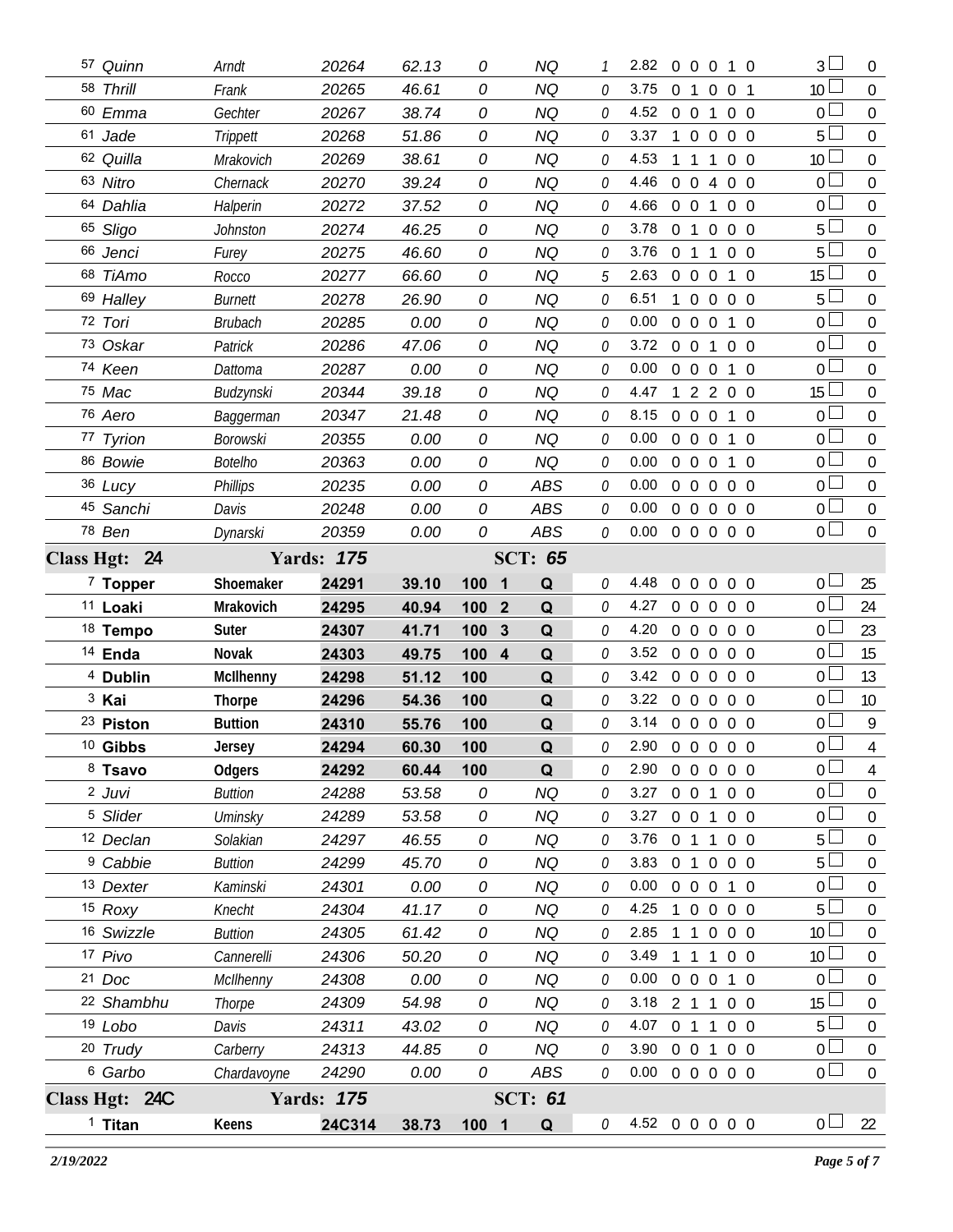| <b>SAT-1</b>         | <b>STD</b> |                   | <b>NOV P</b>  |                               |                |                       |                            |                   |                |                          |                 |                  |
|----------------------|------------|-------------------|---------------|-------------------------------|----------------|-----------------------|----------------------------|-------------------|----------------|--------------------------|-----------------|------------------|
| RO Call Name         | Handler    | Armband           | Time          | Score Place/Qualified         |                | Sec Ovr<br><b>YPS</b> |                            |                   |                | R W F E T                | <b>Total F</b>  | Tie MachPts      |
| Class Hgt: 16        |            | <b>Yards: 145</b> |               |                               | <b>SCT: 74</b> |                       |                            |                   |                |                          |                 |                  |
| <sup>21</sup> Hunter | Gunoskey   | 16023             | 50.85         | 100 1                         | Q              | $\theta$<br>2.85      |                            | $\overline{0}$    |                | $0\quad 0\quad 0\quad 0$ | 0 <sub>0</sub>  | $\Omega$         |
| <sup>20</sup> Beanie | Cavalluzzo | 16022             | 61.74         | 90 2                          | Q              | 0<br>2.35             | $\overline{1}$             |                   |                | 1 0 0 0                  | 10 <sup>1</sup> | $\mathbf 0$      |
| Class Hgt: 20        |            | <b>Yards: 145</b> |               |                               | <b>SCT: 76</b> |                       |                            |                   |                |                          |                 |                  |
| 18 Rigel             | Bowen      | 20024             | 82.21         | 89 1                          | Q              | 1.76<br>6             |                            |                   |                | 0 0 0 0                  | $11 \Box$       | $\Omega$         |
| 19 GaBoing!          | Diaz       | 20025             | 96.30         | 0                             | <b>NQ</b>      | 20                    | 1.51 1 1 2 0 0             |                   |                |                          | 30 <sup>1</sup> | $\overline{0}$   |
| <b>SAT-1</b>         | <b>STD</b> |                   | <b>OPEN P</b> |                               |                |                       |                            |                   |                |                          |                 |                  |
| RO Call Name         | Handler    | Armband           | Time          | Score Place/Qualified Sec Ovr |                | <b>YPS</b>            |                            |                   |                | R W F E T                | Total F         | Tie MachPts      |
| Class Hgt: 16        |            | <b>Yards: 152</b> |               |                               | <b>SCT: 67</b> |                       |                            |                   |                |                          |                 |                  |
| <sup>17</sup> Lexie  | Sankus     | 16005             | 51.55         | 95 1                          | Q              | 2.95<br>0             | $\mathbf{0}$               |                   | $\overline{0}$ | 0 <sub>0</sub>           | $5\perp$        | $\boldsymbol{0}$ |
| 18 Quest             | Niehoff    | 16320             | 87.35         | 0                             | <b>NQ</b>      | 20                    | $1.74$ 1 0 0 0 0           |                   |                |                          | $45 \Box$       | $\overline{0}$   |
| Class Hgt: 20        |            | <b>Yards: 152</b> |               |                               | <b>SCT: 70</b> |                       |                            |                   |                |                          |                 |                  |
| $13$ Tom             | Wittke     | 20006             | 61.41         | 95 1                          | Q              | $0$ 2.48 1 0 0 0 0    |                            |                   |                |                          | $5 \Box$        | $\Omega$         |
|                      |            |                   |               |                               |                |                       |                            |                   |                |                          |                 |                  |
| SAT-1                | <b>STD</b> | EX P              |               |                               |                |                       |                            |                   |                |                          |                 |                  |
| RO Call Name         | Handler    | Armband           | Time          | Score Place/Qualified Sec Ovr |                | <b>YPS</b>            |                            |                   |                | R W F E T                | <b>Total F</b>  | Tie MachPts      |
| Class Hgt: 08        |            | <b>Yards: 165</b> |               |                               | <b>SCT: 71</b> |                       |                            |                   |                |                          |                 |                  |
| 199 Elliot           | Cressman   | 08317             | 0.00          | 0                             | <b>NQ</b>      | 0.00<br>0             |                            |                   |                | 0 0 0 1 0                | 0 <sub>0</sub>  | $\overline{0}$   |
| Class Hgt: 12        |            | <b>Yards: 170</b> |               |                               | <b>SCT: 70</b> |                       |                            |                   |                |                          |                 |                  |
| 170 Penny            | Harper     | 12318             | 63.85         | 100 1                         | Q              | 0                     | 2.66 0 0 0 0 0             |                   |                |                          | 0 <sub>1</sub>  | $\boldsymbol{0}$ |
| Class Hgt: 16        |            | <b>Yards: 175</b> |               |                               | <b>SCT: 66</b> |                       |                            |                   |                |                          |                 |                  |
| 139 Mia              | Kline      | 16323             | 0.00          | 0                             | <b>NQ</b>      | 0                     | $0.00 \t0 \t0 \t0 \t1 \t0$ |                   |                |                          | 0 <sub>0</sub>  | $\pmb{0}$        |
| Class Hgt: 20        |            | <b>Yards: 175</b> |               |                               | <b>SCT: 70</b> |                       |                            |                   |                |                          |                 |                  |
| 91 Oshie             | Mangels    | 20325             | 55.39         | 0                             | <b>NQ</b>      | 3.16<br>$\theta$      | -1                         |                   |                | $0\quad 0\quad 0\quad 0$ | $5\perp$        | 0                |
| <b>SAT-1</b>         | <b>STD</b> |                   | <b>MAS P</b>  |                               |                |                       |                            |                   |                |                          |                 |                  |
| RO Call Name         | Handler    | Armband           | Time          | Score Place/Qualified         |                | Sec Ovr YPS           |                            |                   |                | R W F E T                | <b>Total F</b>  | Tie MachPts      |
| Class Hgt: 04        |            | <b>Yards: 165</b> |               |                               | <b>SCT: 76</b> |                       |                            |                   |                |                          |                 |                  |
| 200 Mo               | Krivanich  | 04068             | 51.10         | 100 1                         | Q              | 0                     | 3.23 0 0 0 0 0             |                   |                |                          | 0 <sub>0</sub>  | 24               |
| Class Hgt: 08        |            | <b>Yards: 165</b> |               |                               | <b>SCT: 71</b> |                       |                            |                   |                |                          |                 |                  |
| 196 Dillon           | Gurney     | 08087             | 45.86         | 100 1                         | Q              | 3.60<br>0             |                            |                   |                | 0 0 0 0 0                | 0 <sub>0</sub>  | 25               |
| 197 Sully            | MacLeod    | 08088             | 50.28         | 100 <sub>2</sub>              | Q              | 3.28<br>0             |                            | $0\quad 0$        | $\overline{0}$ | $0\quad 0$               | 0 <sub>0</sub>  | 20               |
| 193 Milo             | Fleming    | 08083             | 52.87         | 100 <sub>3</sub>              | Q              | 0                     | $3.12 \t0\t0\t0$           |                   |                | $0\quad 0$               | 0 <sub>0</sub>  | 18               |
| 192 Tarlton          | Paull      | 08082             | 66.60         | $100$ 4                       | Q              | 2.48<br>0             |                            | $0\quad 0\quad 0$ |                | $0\quad 0$               | 0 <sup>L</sup>  | $\overline{4}$   |
| 188 Aeryn            | Midura     | 08073             | 50.55         | 0                             | <b>NQ</b>      | 3.26<br>0             |                            | $\overline{1}$    |                | 0 0 0 0                  | $5 \Box$        | $\boldsymbol{0}$ |
| 189 Radiance         | Gagnon     | 08075             | 52.10         | 0                             | <b>NQ</b>      | 0                     | 3.17 0 1 1                 |                   |                | $0\quad 0$               | 5 <sub>1</sub>  | $\boldsymbol{0}$ |
| 190 Jeter            | Logan      | 08077             | 46.78         | 0                             | <b>NQ</b>      | 0<br>3.53             | $\overline{1}$             |                   | $0\quad 0$     | $0\quad 0$               | $5\Box$         | $\boldsymbol{0}$ |
| 194 Boots            | Potts      | 08085             | 50.60         | 0                             | <b>NQ</b>      | 3.26<br>0             |                            | $\mathbf{1}$      |                | 0 0 0 1                  | 10 <sup>1</sup> | $\pmb{0}$        |
| 195 Valkyrie         | Heiken     | 08086             | 66.16         | 0                             | <b>NQ</b>      | 2.49<br>0             | $\overline{1}$             |                   |                | 1200                     | 10 <sup>1</sup> | $\boldsymbol{0}$ |
| 191 Becca            | Dennis     | 08080             | 0.00          | 0                             | ABS            | $\mathcal O$          | $0.00 \t0 \t0 \t0 \t0 \t0$ |                   |                |                          | 0 <sub>0</sub>  | $\mathbf 0$      |